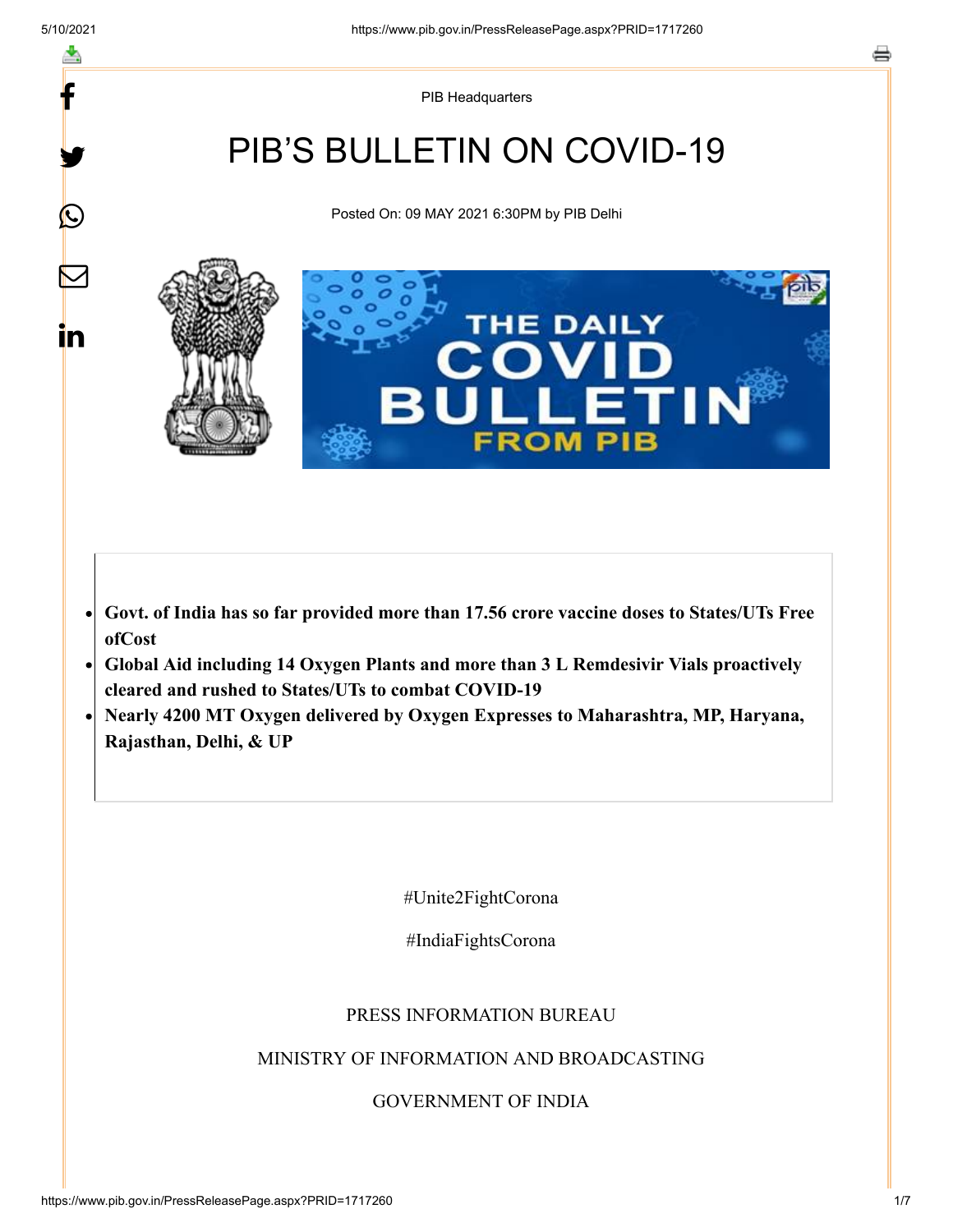y.

 $\bf \Omega$ 

 $\bm{\nabla}$ 

<u>in</u>

5/10/2021 https://www.pib.gov.in/PressReleasePage.aspx?PRID=1717260



4,21,219 (86%)

3,51,426 (81%)

Punjab 4,33,689 (49,042) Assam 2,89,069 ( $\triangle$ 5,756) 2,49,295 (86%) Jharkhand 2,82,174 ( $\triangle 6,112$ ) 2,17,223 (77%) **Uttarakhand** 2,38,383 ( $\triangle$ 8,390) 1.63.661 (69%) \* A indicates increase in the number in the last 24 hrs

4,92,385 ( $\triangle$ 5,186)

\* 'Recovered' and 'Active' bar plots (for states) are to scale; the 'Deaths' plot is NOT to scale

@COVIDNewsByMIB

2,704 (0.5%)

 $1,628(0.6%)$ 

3,756 (1.3%)

3,548 (1.5%)

 $10,315(2.4%$ 

68,462 (14%)

71,948 (17%)

38,146 (13%)

61,195 (22%)

71,174 (30%)

Telangana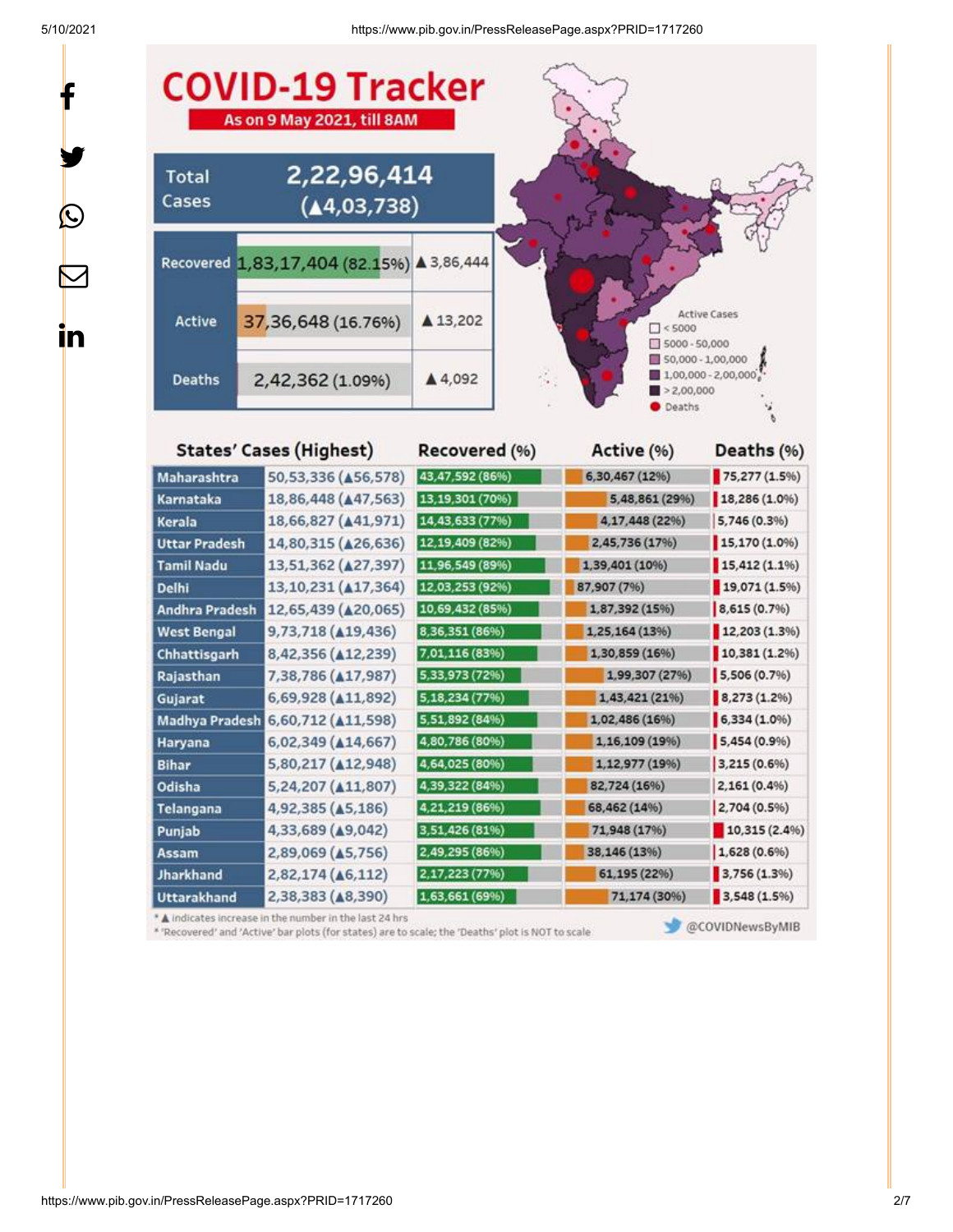5/10/2021 https://www.pib.gov.in/PressReleasePage.aspx?PRID=1717260



**Govt. of India has so far provided more than 17.56 crore vaccine doses to States/UTs Free ofCost** More than 72 lakh doses are still available with the States/UTs to be administered Over 46 Lakh doses in addition will be received by the States/UTs in the next 3 days

**For Details: <https://pib.gov.in/PressReleasePage.aspx?PRID=1717176>**

## **Global Aid including 14 Oxygen Plants and more than 3 L Remdesivir Vials proactively cleared and rushed to States/UTs to combat COVID-19**

- 6,608 Oxygen Concentrators, 3,856 Oxygen Cylinders, 14 Oxygen Generation Plants, 4,330 ventilators/ Bi PAP/ C PAP and more than 3L Remdesivir vials have been delivered/ dispatched, so far.
- The cumulative number of COVID19 vaccine doses administered in the country has exceeded **16.94 Cr** today as the Phase-3 of the nationwide Vaccination Drive expands further.
- **4,03,738** new cases were registered in the last 24 hours.
- Ten States reported **71.75%** of the new cases in last 24 hours.
- The National Mortality Rate has been falling and currently stands at 1.09%.

For Details :<https://pib.gov.in/PressReleasePage.aspx?PRID=1717184>

### **IAF COVID AIR SUPPORT MANAGEMENT CELL (CASMC) OPERATIONS**

The IAF is operating a Covid Air Support Management Cell (CASMC) at Palam Air Base since 27 Apr 21. The primary task of the cell is to efficiently coordinate for the distribution of all the relief aid coming from foreign countries. The cell is operational round the clock. Resources have been coordinated to cater for surge operations which include manpower, ground handling and loading eqpt and vehicles like flat top trailers and fork lifters.

For Details**:<https://pib.gov.in/PressReleasePage.aspx?PRID=1717241>**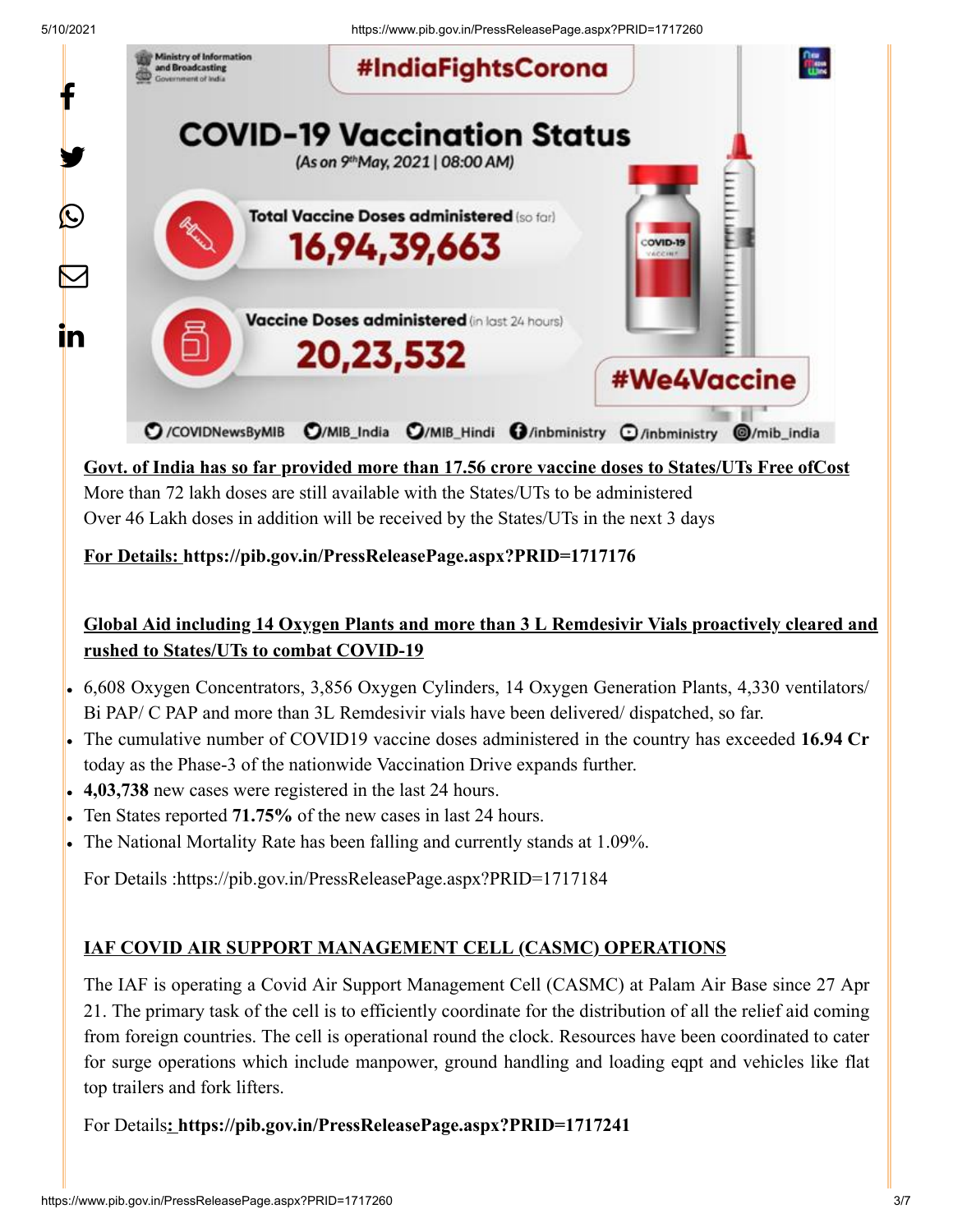$\left(\sum_{i=1}^{n} a_i\right)$ 

#### **Nearly 4200 MT Oxygen delivered by Oxygen Expresses to Maharashtra, MP, Haryana, Rajasthan, Delhi, & UP** f

So far, Indian Railways has delivered nearly 4200 MT of LMO in more than 268 tankers to various states across the country.68 Oxygen Expresses have already completed their journey so far.

For Details: <https://pib.gov.in/PressReleasePage.aspx?PRID=1717245>

#### **DG AFMS gets nod to recruit Ex-AMC/SSC medical officers**

The Ministry of Defence has issued an order to Directorate General Armed Forces Medical Services (DG AFMS) for recruitment of Ex-Army Medical Corps (AMC)/Short Service Commission (SSC) medical **CONSERVAGE OF CONSERVAGE IN THE SUBARY SCHEME CONSERVAGE IN A SERVICE STATES.** (See 2) HEREADY and 2021, are expected to be recruited on contract basis for a maximum period of 11 months.

For Details: <https://pib.gov.in/PressReleasePage.aspx?PRID=1717178>

#### **IOA, MYAS and SAI come together to provide support to ex-international athletes and coaches amid ongoing Covid-19**

In a bid to ensure that ex-international athletes and coaches have access to medical, financial and logistical support during Covid 19, the Ministry of Youth Affairs and Sports (MYAS), Indian Olympic Association (IOA) and the Sports Authority of India (SAI) have joined hands to create a special support cell.

For details:<https://pib.gov.in/PressReleasePage.aspx?PRID=1717175>

#### **Free Distribution of AYUSH-64 at 7 Delhi locations from Monday**

As a token of its commitment to serve the out of hospital COVID patients, the Ministry of Ayush has started free distribution of AYUSH 64 at many locations in Delhi since last Saturday. From Monday onwards, many more centres will become operational. Those COVID-19 patients who are in home isolation or are staying at some government/NGO arranged isolation centres can benefit from this initiative of the Ministry of Ayush.

Patients or their representatives can visit these centres with the hard or soft copies of patient's RT PCR positive report and Aadhar Card to get a free pack of AYUSH 64 tablets. Replenishment, if and when required, will also be provided free of cost.

For Details:<https://pib.gov.in/PressReleasePage.aspx?PRID=1717242>

#### **IREDA and NHPC vaccinate over 300 employees**

A two day free COVID vaccination camp was jointly organised by Indian Renewable Energy Development Agency Ltd. (IREDA) and NHPC Ltd central Public Sector Undertakings under Ministry of Power for the 18-44 age group employees on 7th and 8th May at IREDA's Corporate Office, New Delhi.

For Details: <https://pib.gov.in/PressReleasePage.aspx?PRID=1717146>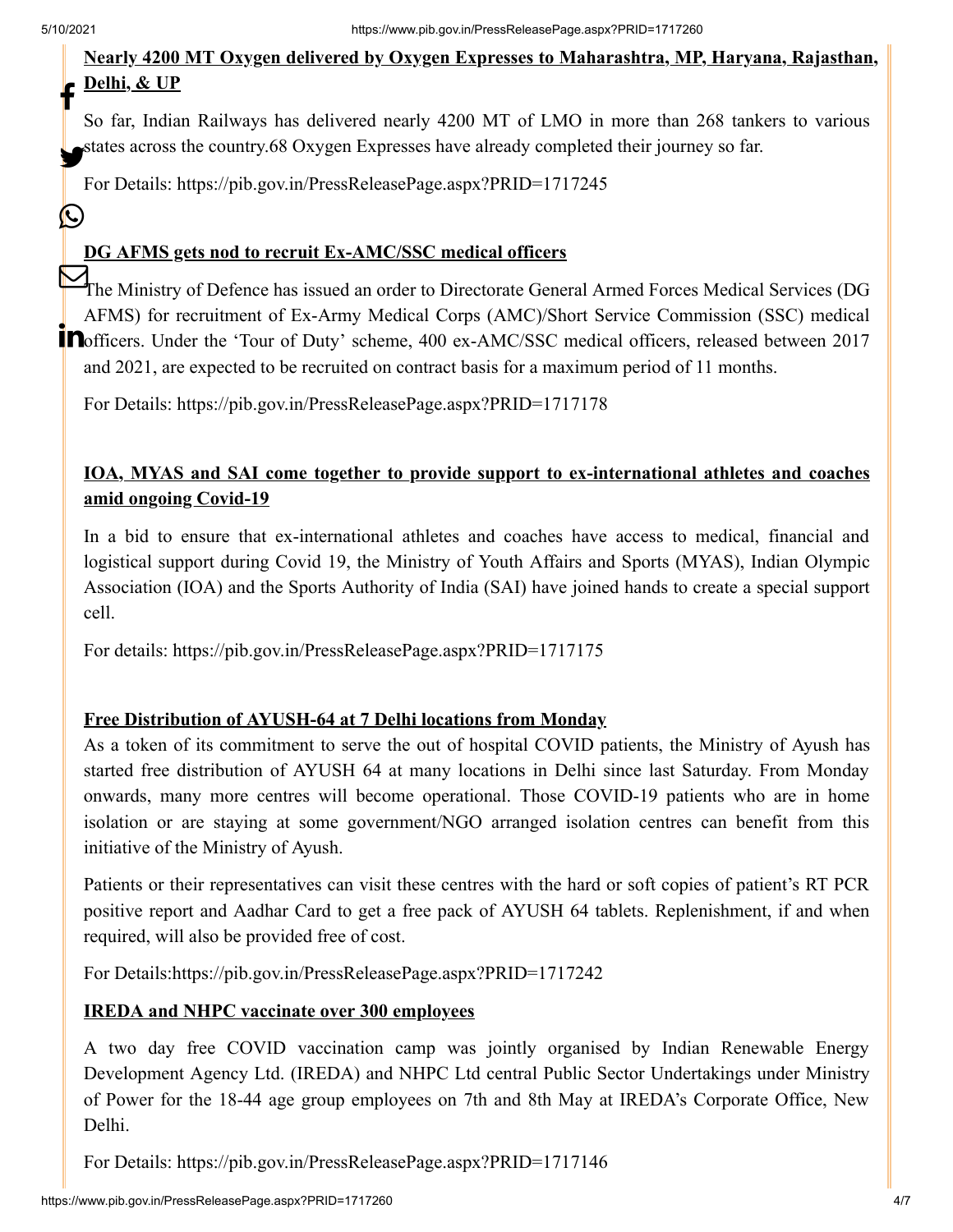#### **Transporting Hope: Delivery of medical cargo continues uninterrupted from Kolkata Airport**

The nation is fighting a severe battle against the Corona Virus and in this crisis period supply of medical essentials like Vaccines, Oxygen Concentrators, Oximeter and other essentials are of utmost importance. In this fight,The Ministry of Civil Aviation and various airports and airlines and their corona warriors are playing their role by ensuring uninterrupted supply of all the medical essentials coming in or going out of various cities/states. Kolkata Airport is playing key role in this fight against Covid-19. f

 $\bigotimes_{\text{For details: https://www.pib.gov.in/PressReleasePage.aspx?PRID=1717256}}$  $\bigotimes_{\text{For details: https://www.pib.gov.in/PressReleasePage.aspx?PRID=1717256}}$  $\bigotimes_{\text{For details: https://www.pib.gov.in/PressReleasePage.aspx?PRID=1717256}}$ 

#### **Centre releases Rs. 8923.8 crore to Panchayats in 25 States; Release of grant advanced in view of COVID-19 pandemic**

The Department of Expenditure, Ministry of Finance, yesterday released an amount of Rs. 8,923.8 crore to 25 States for providing grants to the Rural Local Bodies (RLBs). The grants are meant for all the three tiers of Panchayati Raj Institutions – village, block and district.

The amount released on Saturday is the first instalment of the 'Untied Grants' for the year 2021-22. It may be utilised by the RLBs, among other things, for various prevention and mitigation measures needed to combat the COVID-19 pandemic. Thus, it will augment resources to the three tiers of Panchayats for fighting the contagion. The state-wise amount of the grant released is enclosed.

For details:<https://www.pib.gov.in/PressReleasePage.aspx?PRID=1717165>

### **IMPORTANT TWEETS**

[#IndiaFightsCorona](https://twitter.com/hashtag/IndiaFightsCorona?src=hash&ref_src=twsrc%5Etfw):

Taking forward our Comprehensive Strategic Partnership. Consignment of 3 O2 generators & 1,000 ventilators arrives from UK. Each generator has capacity to produce 500 litres of O2/min, enough to treat 50 people at a time.[#Unite2FightCorona](https://twitter.com/hashtag/Unite2FightCorona?src=hash&ref_src=twsrc%5Etfw)[#StayHomeStaySafe](https://twitter.com/hashtag/StayHomeStaySafe?src=hash&ref_src=twsrc%5Etfw) [pic.twitter.com/Z8q66n8E0C](https://t.co/Z8q66n8E0C)

— #IndiaFightsCorona (@COVIDNewsByMIB) [May 9, 2021](https://twitter.com/COVIDNewsByMIB/status/1391324483500216321?ref_src=twsrc%5Etfw)

दावा: एक मैसेज में दावा किया जा रहा है कि लंबे समय तक मास्क के उपयोग से शरीर में कार्बन डाइऑक्साइड की अधिकता और ऑक्सीजन की कमी हो जाती है।[#PIBFactCheck](https://twitter.com/hashtag/PIBFactCheck?src=hash&ref_src=twsrc%5Etfw): यह दावा #फ़र्ज़ी है। #[कोरोनावायरस](https://twitter.com/hashtag/%E0%A4%95%E0%A5%8B%E0%A4%B0%E0%A5%8B%E0%A4%A8%E0%A4%BE%E0%A4%B5%E0%A4%BE%E0%A4%AF%E0%A4%B0%E0%A4%B8?src=hash&ref_src=twsrc%5Etfw) के संक्रमण से बचाव के लिए सही तरीके से मास्क जरूर लगाएं। [pic.twitter.com/ziSDpPOnhL](https://t.co/ziSDpPOnhL)

— PIB Fact Check (@PIBFactCheck) [May 8, 2021](https://twitter.com/PIBFactCheck/status/1391010734838927365?ref_src=twsrc%5Etfw)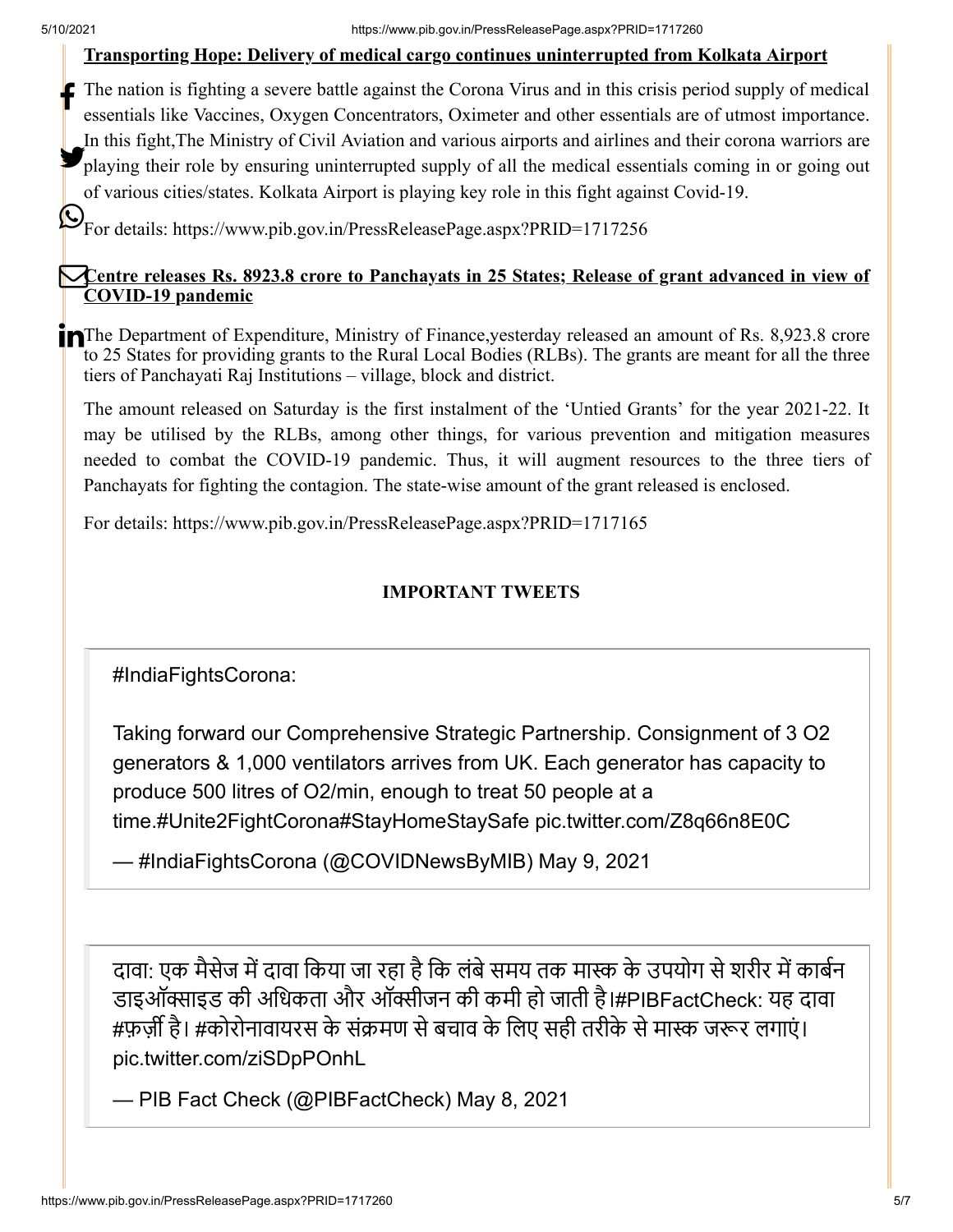y.

 $\bigcirc$ 

∨

in

#### **FACTCHECK**

# चाय पीने से कोरोना संक्रमण से बचाव व स्वस्थ होने का कोई वैज्ञानिक प्रमाण <mark>नहीं</mark> है

# खूब चाय पीओ व पिलाओ, चाय पीने वालों के लिए खुश खबरी

अमेरिका के विख्यात CNN NEWS CHANNEL के अनसार, चीन के विख्यात कोरोना वॉयरस विशेषज्ञ Dr Li Wenliang अपनी मृत्यु के पूर्व यह कह गये हैं कि केमिकल Methylxanthine, Theobromine एवं Theophylline कोरोना वॉयरस को मार सकते हैं और ये तीनों केमिकल हो चाय में पाये जाते हैं इसलिये यदि कोई दिन में तीन कप चाय पीते हैं, तो वे कोरोना वॉयस्स से संऋमित नहीं होंगे अथवा यदि कोई संक्रमित व्यक्ति चाय पीते हैं तो कुछ हो दिनों में वे संऋमण मुक्त हो जायेंगे। इस सत्य को

Dr Li Wenliang ने कोरोना रोगियाँ के Study का अध्ययन करने **CONTRATE THERE IS a** लगे और सरकार ने उन सत्य उजागर करने 2 सजा भी दी थी। 3/4 का विषय यह है कि N Li Wentiang की मृत्य कोरोन हुई थी। चाय उं<mark>डें</mark> अन्दर जो 0 विभाषाय Methylxanthine । और दो -में ही पाये जाते हैं और सीन के हवाने अन्त में कोरोना रोगियों को तीन बाद राय पिलाई जाती थी। तभी आज हवान कोरोना मु पाया है। .. सपे

सोशल मीडिया पर हमें फॉलो करें

O @PIBFactCheck @/PIBFactCheck @/PIBFactCheck



संदिग्ध जानकारी यहाँ साझा करें +918799711259 socialmedia@pib.gov.in